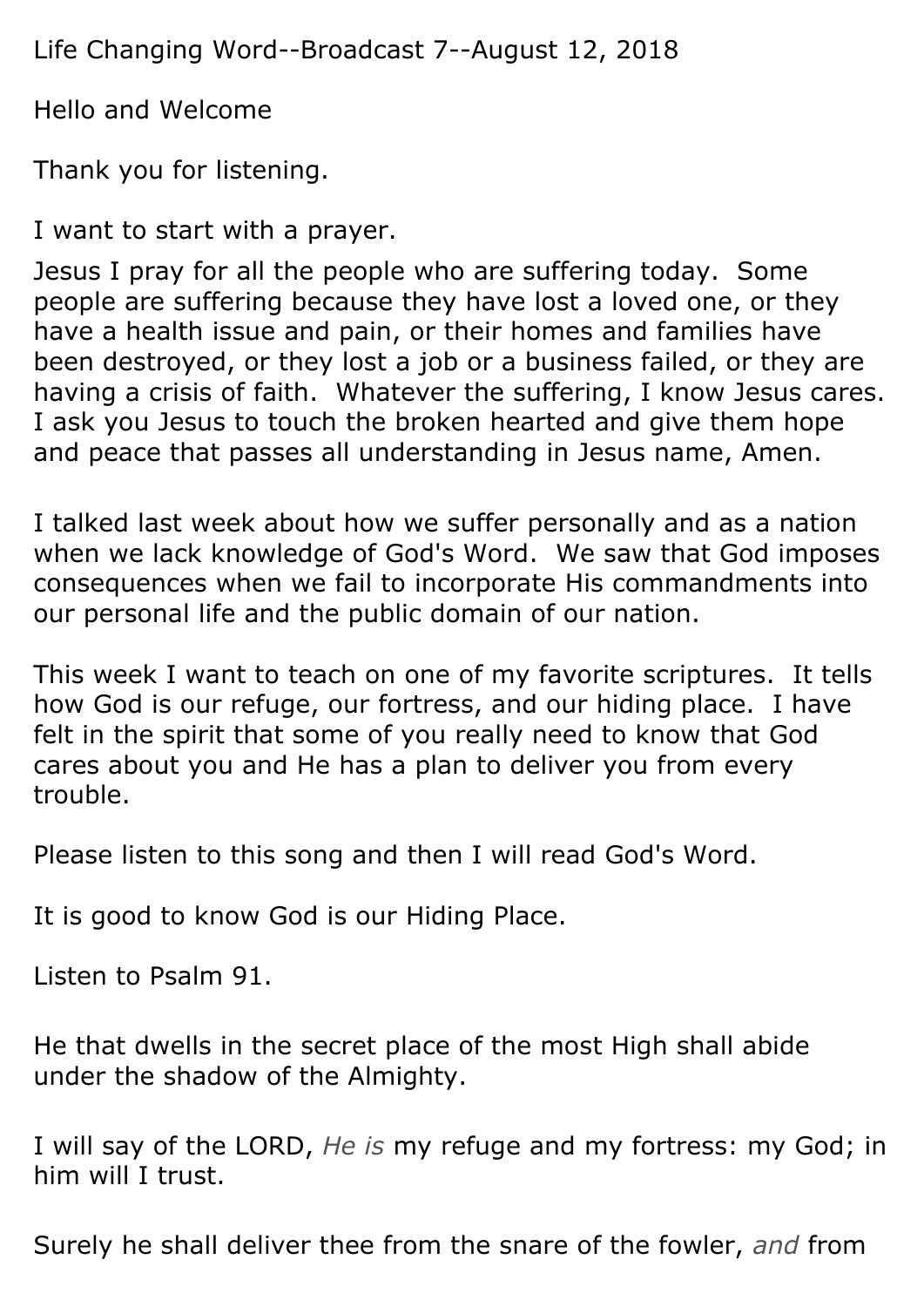the noisome pestilence.

He shall cover thee with his feathers, and under his wings shalt thou trust: his truth *shall be thy* shield and buckler.

Thou shall not be afraid for the terror by night; *nor* for the arrow *that* flies by day;

*Nor* for the pestilence *that* walks in darkness; *nor* for the destruction *that* wastes at noonday.

A thousand shall fall at thy side, and ten thousand at thy right hand; *but* it shall not come nigh thee.

Only with your eyes shall thou behold and see the reward of the wicked.

Because thou hast made the LORD, *which is* my refuge, *even* the most High, thy habitation;

There shall no evil befall thee, neither shall any plague come nigh thy dwelling.

For he shall give his angels charge over thee, to keep thee in all thy ways.

They shall bear thee up in *their* hands, lest thou dash thy foot against a stone.

Thou shall tread upon the lion and adder: the young lion and the dragon shall thou trample under feet.

Because he hath set his love upon me, therefore will I deliver him: I will set him on high, because he hath known my name.

He shall call upon me, and I will answer him: I *will be* with him in trouble; I will deliver him, and honor him.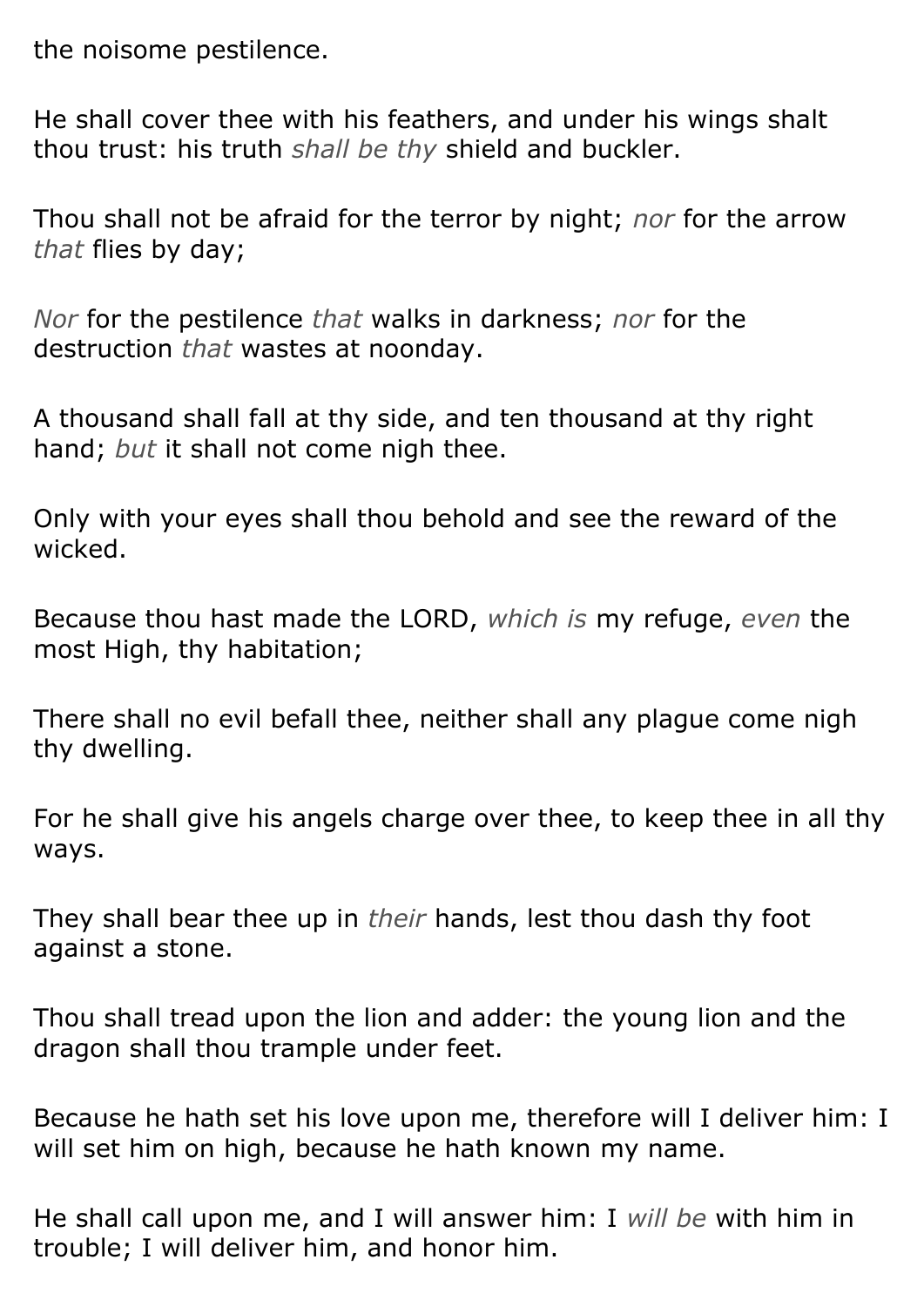With long life will I satisfy him, and show him my salvation.

I also want you to know that you are not going through your storm or attack alone. God is standing by you to help you. Please listen to this song. I think it will bless you.

Please continue to listen every Sunday evening and we will grow and study God's Word.

In addition, I am very interested in praying for you. Now you can access my mailing or email address at WWCR.com under Programming links and look for Life Changing Word.

Please send me your prayer requests or to request a copy of the broadcast mention the date of the broadcast.

I want to offer everyone the opportunity to pray and make Jesus their Lord and Savior. Jesus is the ONLY WAY to redeem your soul from sin. Repeat this prayer with me.

Jesus I confess I am a sinner. I humble myself and repent of my sins. Please forgive me. I believe You sacrificed your life and rose again from the dead to secure my salvation. Jesus come into my heart and be my Lord and Savior. In Jesus name, Amen. If you said this prayer, please write me and acknowledge that you have received Jesus. Public confession is part of the process. Also, find a local church and other Christians to support your faith.

I am going off the air with another song. Remember worship is a weapon so please praise and worship God while listening.

Thank you and God bless you.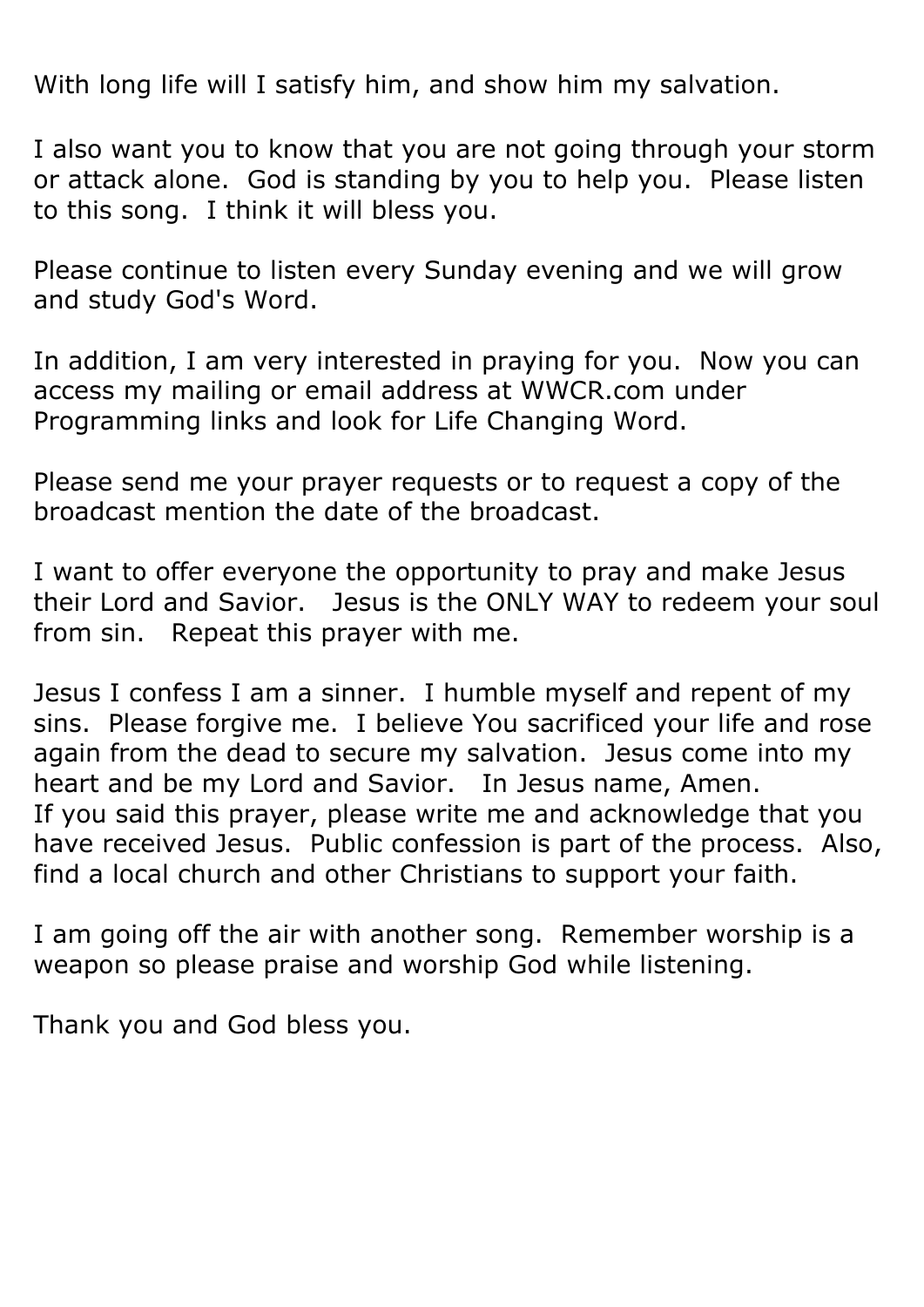Job 5:8 I would seek unto God, and unto God would I commit my cause:

Job 5:9 Which doeth great things and unsearchable; marvellous things without number:

Job 5:10 Who gives rain upon the earth, and sends waters upon the fields:

Job 5:11 To set up on high those that be low; that those which mourn may be exalted to safety.

Job 5:15 But he saves the poor from the sword, and the hand of the mighty.

Job 5:16 So the poor hath hope

**Job 5:19** He shall deliver thee in six troubles: yea, in seven there shall no evil touch thee.

Job 5:20 In famine he shall redeem thee from death: and in war from the power of the sword.

Job 5:21 Thou shall be hid from the scourge of the tongue: neither shalt thou be afraid of destruction when it cometh.

Job 5:22 At destruction and famine thou shalt laugh: neither shalt thou be afraid of the beasts of the earth.

Job 5:23 For thou shall be in league with the stones of the field: and the beasts of the field shall be at peace with thee.

Job 5:24 And thou shall know that thy tabernacle *shall be* in peace; and thou shall visit thy habitation, and shalt not sin.

Job 5:25 Thou shall know also that thy seed *shall be* great, and your offspring as the grass of the earth.

Job 5:26 Thou shall come to *thy* grave in a full age, like as a shock of corn cometh in in his season.

Job 5:27 Lo this, we have searched it, so it *is;* hear it, and know thou *it* for thy good.

Psa 17:8 Keep me as the apple of the eye, hide me under the